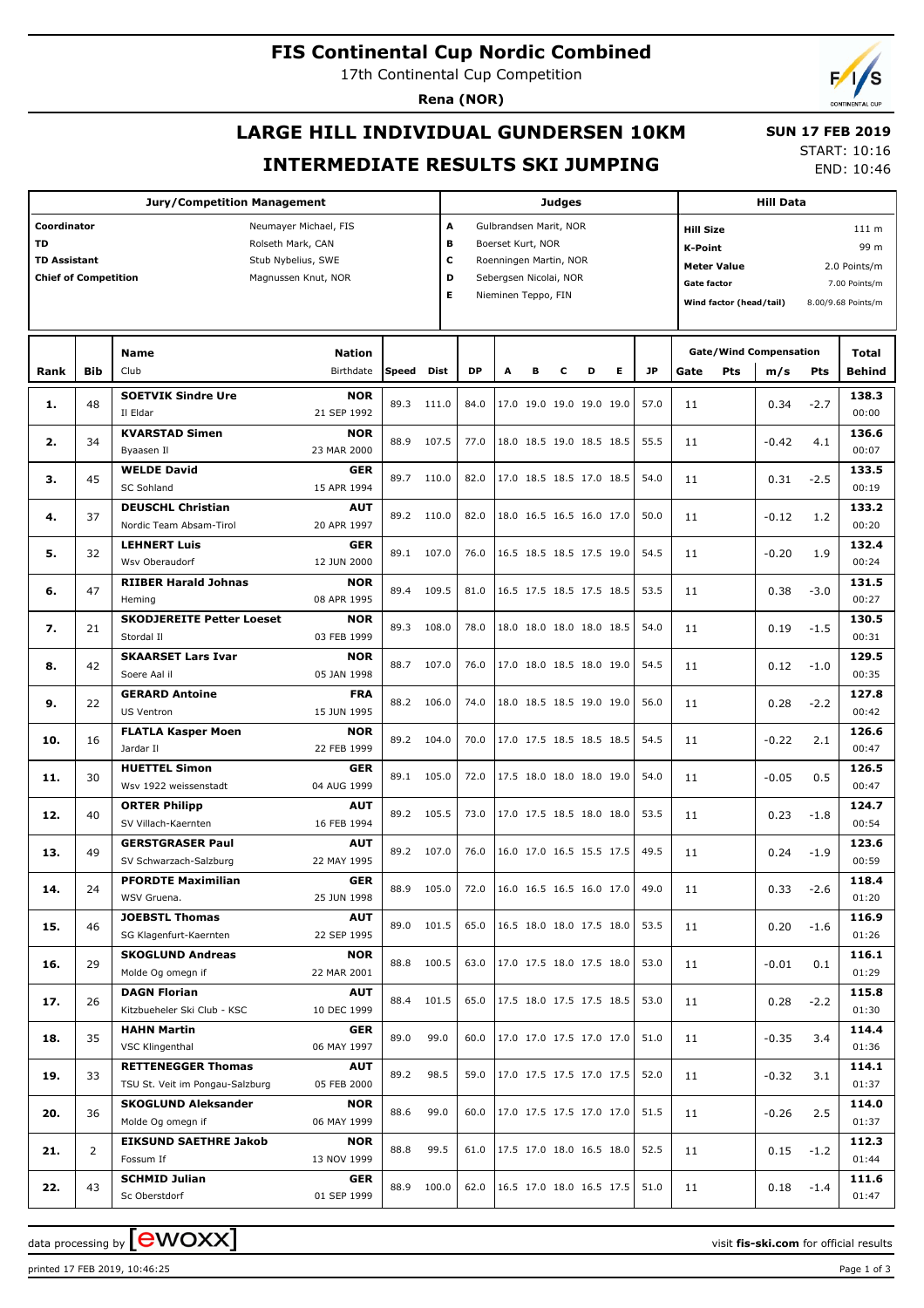# **FIS Continental Cup Nordic Combined**

17th Continental Cup Competition

**Rena (NOR)**

## **LARGE HILL INDIVIDUAL GUNDERSEN 10KM**

#### **SUN 17 FEB 2019**

### **INTERMEDIATE RESULTS SKI JUMPING**

START: 10:16 END: 10:46

|      |                | <b>Name</b>                                            | <b>Nation</b>             |       |       |           |   |   |   |                          |   |           | <b>Gate/Wind Compensation</b> |         |        | Total          |
|------|----------------|--------------------------------------------------------|---------------------------|-------|-------|-----------|---|---|---|--------------------------|---|-----------|-------------------------------|---------|--------|----------------|
| Rank | <b>Bib</b>     | Club                                                   | Birthdate                 | Speed | Dist  | <b>DP</b> | A | в | c | D                        | Е | <b>JP</b> | Pts<br>Gate                   | m/s     | Pts    | Behind         |
|      |                | <b>MRAZ Samuel</b>                                     | <b>AUT</b>                |       |       |           |   |   |   |                          |   |           |                               |         |        | 110.9          |
| 23.  | 38             | KSG Klagenfurt-Kaernten                                | 02 JUL 1998               | 89.1  | 99.0  | 60.0      |   |   |   | 16.5 17.0 17.5 17.0 17.5 |   | 51.5      | 11                            | 0.07    | $-0.6$ | 01:50          |
|      |                | <b>BURAAS Lars</b>                                     | <b>NOR</b>                |       |       |           |   |   |   |                          |   |           |                               |         |        | 110.0          |
| 24.  | 41             | Hurdal II                                              | 17 JAN 1995               | 88.7  | 98.5  | 59.0      |   |   |   | 16.5 17.5 18.0 16.5 18.0 |   | 52.0      | 11                            | 0.13    | $-1.0$ | 01:53          |
|      |                | <b>SOLVIK Marius</b>                                   | <b>NOR</b>                | 88.6  | 98.5  | 59.0      |   |   |   | 16.5 16.0 17.5 17.5 17.0 |   | 51.0      |                               |         |        | 109.6          |
| 25.  | $\mathbf{1}$   | Haslum II                                              | 30 SEP 2001               |       |       |           |   |   |   |                          |   |           | 11                            | 0.05    | $-0.4$ | 01:55          |
| 26.  | 31             | <b>JOHANSEN Truls Soenstehagen</b>                     | <b>NOR</b>                | 88.8  | 97.0  | 56.0      |   |   |   | 16.5 17.0 17.0 17.0 17.5 |   | 51.0      | 11                            | $-0.19$ | 1.8    | 108.8          |
|      |                | Elverum Hopp                                           | 26 JUN 1991               |       |       |           |   |   |   |                          |   |           |                               |         |        | 01:58          |
| 27.  | 8              | <b>JARZABEK Dawid</b>                                  | <b>POL</b>                | 88.9  | 98.5  | 59.0      |   |   |   | 16.5 17.0 17.5 18.0 17.5 |   | 52.0      | 11                            | 0.44    | $-3.5$ | 107.5          |
|      |                | Ts Wisla zakopane                                      | 03 MAR 1999               |       |       |           |   |   |   |                          |   |           |                               |         |        | 02:03          |
| 28.  | 6              | <b>TASCHLER Martin</b><br>AMATEURSKICLUB TOBLACH - DOE | <b>ITA</b><br>11 AUG 1997 | 88.9  | 101.0 | 64.0      |   |   |   | 16.0 15.5 16.0 15.0 16.5 |   | 47.5      | 11                            | 0.56    | $-4.5$ | 107.0<br>02:05 |
|      |                | <b>VALLET Edgar</b>                                    | <b>FRA</b>                |       |       |           |   |   |   |                          |   |           |                               |         |        | 106.6          |
| 29.  | 25             | <b>CSR Pontarlier</b>                                  | 26 JUN 2000               | 88.2  | 98.0  | 58.0      |   |   |   | 17.0 17.0 18.0 17.5 18.0 |   | 52.5      | 11                            | 0.49    | $-3.9$ | 02:07          |
|      |                | <b>ANDREWS Grant</b>                                   | <b>USA</b>                |       |       |           |   |   |   |                          |   |           |                               |         |        | 106.5          |
| 30.  | 19             | Steamboat Springs Winter Sports C                      | 03 DEC 1997               | 88.3  | 96.0  | 54.0      |   |   |   | 17.5 17.0 17.0 17.0 17.0 |   | 51.0      | 11                            | $-0.16$ | 1.5    | 02:07          |
|      |                | <b>JAROSZ Mateusz</b>                                  | <b>POL</b>                |       |       |           |   |   |   |                          |   |           |                               |         |        | 105.8          |
| 31.  | 10             | Ts Wisla zakopane                                      | 22 APR 2002               | 89.2  | 97.5  | 57.0      |   |   |   | 17.0 16.5 18.0 17.0 17.5 |   | 51.5      | 11                            | 0.34    | $-2.7$ | 02:10          |
| 32.  | 23             | <b>WELDE Jonas</b>                                     | <b>GER</b>                | 88.7  | 98.0  | 58.0      |   |   |   | 17.0 17.0 17.5 16.5 18.0 |   | 51.5      | 11                            | 0.63    | $-5.0$ | 104.5          |
|      |                | Sc Sohland                                             | 12 MAR 1998               |       |       |           |   |   |   |                          |   |           |                               |         |        | 02:15          |
| 33.  | 39             | <b>SHUMATE Jared</b>                                   | <b>USA</b>                | 88.9  | 96.0  | 54.0      |   |   |   | 16.5 17.0 18.0 17.0 17.0 |   | 51.0      | 11                            | 0.18    | $-1.4$ | 103.6          |
|      |                | Park City Ski and Snowboard                            | 06 MAR 1999               |       |       |           |   |   |   |                          |   |           |                               |         |        | 02:19          |
| 34.  | 9              | <b>KUDZIA Piotr</b>                                    | <b>POL</b>                | 88.5  | 96.5  | 55.0      |   |   |   | 17.5 17.0 17.0 16.5 17.0 |   | 51.0      | 11                            | 0.37    | $-3.0$ | 103.0          |
|      |                | Lks Klimczok bystra<br><b>RETTENEGGER Stefan</b>       | 18 NOV 2000<br><b>AUT</b> |       |       |           |   |   |   |                          |   |           |                               |         |        | 02:21<br>101.6 |
| 35.  | 28             | SK Saalfelden                                          | 03 FEB 2002               | 88.6  | 95.5  | 53.0      |   |   |   | 17.0 17.0 16.0 16.5 17.5 |   | 50.5      | 11                            | 0.24    | $-1.9$ | 02:27          |
|      |                | <b>LANGE Jakob</b>                                     | <b>GER</b>                |       |       |           |   |   |   |                          |   |           |                               |         |        | 100.8          |
| 36.  | 44             | WSV Kiefersfelden                                      | 05 AUG 1995               | 88.9  | 95.5  | 53.0      |   |   |   | 16.0 16.5 17.0 16.5 17.0 |   | 50.0      | 11                            | 0.28    | $-2.2$ | 02:30          |
|      |                | <b>MAIERHOFER Manuel</b>                               | ITA                       |       |       |           |   |   |   |                          |   |           |                               |         |        | 99.3           |
| 37.  | 27             | <b>GS FIAMMEGIALLE</b>                                 | 17 DEC 1992               | 89.3  | 95.0  | 52.0      |   |   |   | 16.5 16.5 16.5 17.0 17.0 |   | 50.0      | 11                            | 0.34    | $-2.7$ | 02:36          |
| 38.  | 20             | <b>VAXELAIRE Lilian</b>                                | <b>FRA</b>                | 88.6  | 94.0  | 50.0      |   |   |   | 16.5 16.5 17.0 16.5 17.0 |   | 50.0      | 11                            | 0.11    | $-0.9$ | 99.1           |
|      |                | S.C xonrupt                                            | 04 FEB 1998               |       |       |           |   |   |   |                          |   |           |                               |         |        | 02:37          |
| 39.  | 14             | <b>GALUNIN Artem</b>                                   | <b>RUS</b>                | 88.8  | 92.5  | 47.0      |   |   |   | 17.0 16.5 17.0 16.5 17.0 |   | 50.5      | 11                            | 0.00    | 0.0    | 97.5           |
|      |                | Nizhny Novgorod                                        | 08 OCT 1999               |       |       |           |   |   |   |                          |   |           |                               |         |        | 02:43          |
| 40.  | 13             | <b>OVSIANNIKOV Aleksandr</b>                           | <b>RUS</b><br>27 AUG 1996 | 88.1  | 92.0  | 46.0      |   |   |   | 16.5 16.5 17.0 16.5 17.0 |   | 50.0      | 11                            | 0.04    | $-0.3$ | 95.7<br>02:50  |
|      |                | Moscow UOR2<br><b>PRONIN Ivan</b>                      | <b>RUS</b>                |       |       |           |   |   |   |                          |   |           |                               |         |        | 94.3           |
| 41.  | 5              | Kor1 Vyborgskaya sdushor                               | 16 OCT 1998               | 88.7  | 94.5  | 51.0      |   |   |   | 17.0 16.0 15.5 15.5 16.5 |   | 48.0      | 11                            | 0.59    | $-4.7$ | 02:56          |
|      |                | <b>GIANMOENA Luca</b>                                  | ITA                       |       |       |           |   |   |   |                          |   |           |                               |         |        | 87.8           |
| 42.  | 17             | LAVAZE <sup>'</sup> VARENA                             | 16 NOV 1997               | 89.0  | 88.0  | 38.0      |   |   |   | 16.0 16.5 16.5 16.0 16.0 |   | 48.5      | 11                            | $-0.13$ | 1.3    | 03:22          |
|      |                | <b>ROCHAT Theo</b>                                     | <b>FRA</b>                |       |       |           |   |   |   | 16.0 15.5 15.0 15.5 16.0 |   |           |                               |         |        | 87.5           |
| 43.  | 18             | S.C xonrupt                                            | 05 FEB 1999               | 88.7  | 88.5  | 39.0      |   |   |   |                          |   | 47.0      | 11                            | $-0.16$ | 1.5    | 03:23          |
| 44.  | 12             | <b>LEE Robert</b>                                      | EST                       | 88.3  | 89.0  | 40.0      |   |   |   | 16.0 15.5 15.0 15.0 16.0 |   | 46.5      | 11                            | $-0.01$ | 0.1    | 86.6           |
|      |                | Nomme Sportclub                                        | 28 SEP 2001               |       |       |           |   |   |   |                          |   |           |                               |         |        | 03:27          |
| 45.  | $\overline{4}$ | <b>ILVES Andreas</b>                                   | EST                       | 89.2  | 90.0  | 42.0      |   |   |   | 16.0 16.0 16.5 16.0 16.5 |   | 48.5      | 11                            | 0.63    | $-5.0$ | 85.5           |
|      |                | Elva Skiclub                                           | 28 APR 2000               |       |       |           |   |   |   |                          |   |           |                               |         |        | 03:31          |
| 46.  | 11             | SZCZECHOWICZ Andrzej                                   | <b>POL</b>                | 88.5  | 88.5  | 39.0      |   |   |   | 15.0 15.0 15.5 15.5 16.5 |   | 46.0      | 11                            | 0.20    | $-1.6$ | 83.4<br>03:40  |
|      |                | Ts Wisla zakopane                                      | 14 SEP 2000               |       |       |           |   |   |   |                          |   |           |                               |         |        | 78.1           |
| 47.  | 15             | <b>PAROLARI Denis</b><br>LAVAZE' VARENA                | ITA<br>14 SEP 1998        | 88.9  | 84.0  | 30.0      |   |   |   | 15.5 15.5 15.5 16.0 16.0 |   | 47.0      | 11                            | $-0.11$ | 1.1    | 04:01          |
|      |                | <b>ORUSSAYEV Eldar</b>                                 | KAZ                       |       |       |           |   |   |   |                          |   |           |                               |         |        | 71.8           |
| 48.  | 3              |                                                        | 08 FEB 1994               | 87.5  | 83.0  | 28.0      |   |   |   | 15.5 15.5 15.0 15.0 16.0 |   | 46.0      | 11                            | 0.27    | $-2.2$ | 04:26          |

printed 17 FEB 2019, 10:46:25 Page 2 of 3

data processing by **CWOXX** and  $\overline{A}$  wisit **fis-ski.com** for official results